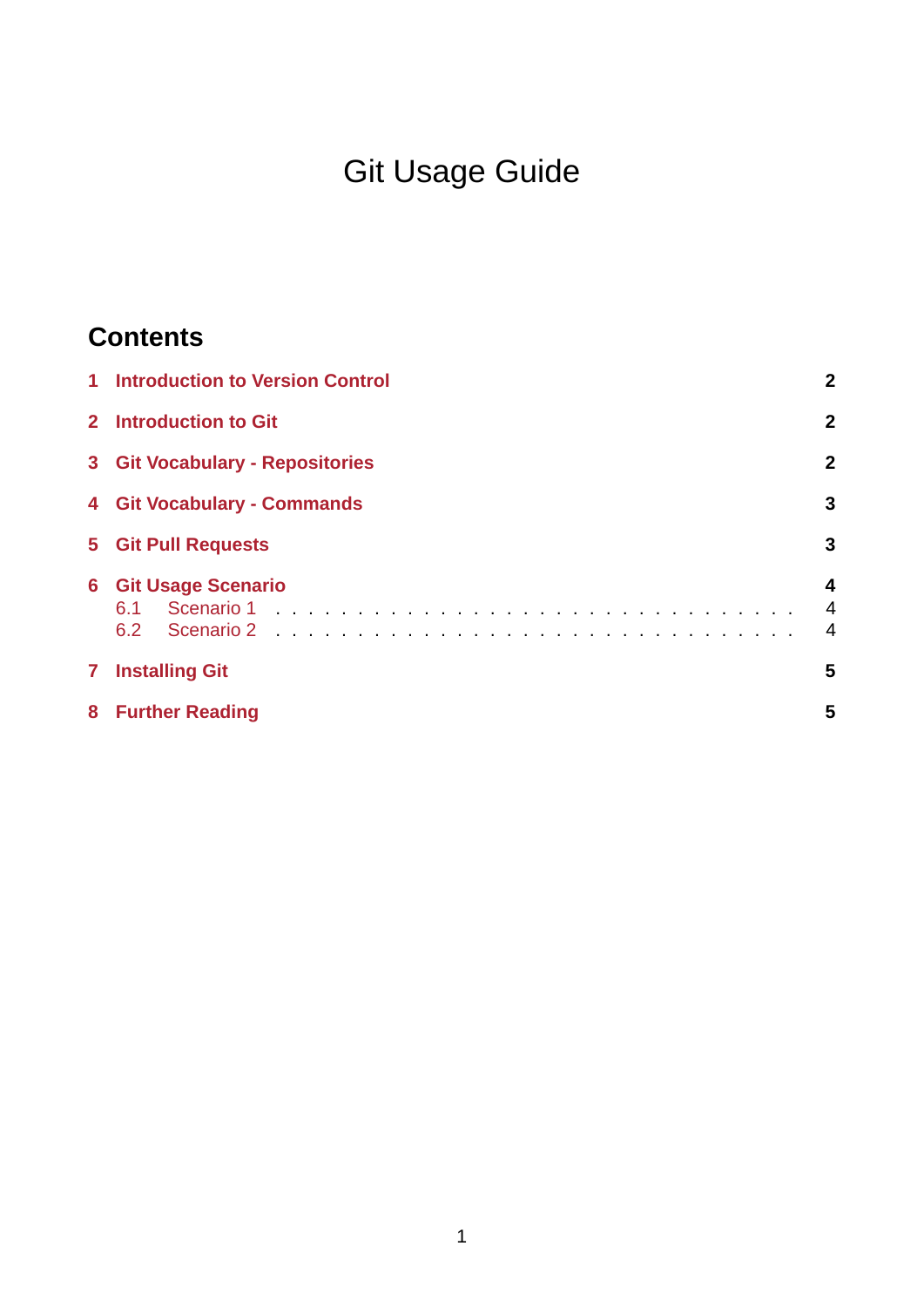### <span id="page-1-0"></span>**1 Introduction to Version Control**

At the most basic level, a version control system is used to help automate the following tasks:

- Store files and folders in a centralized master repository.
- Tracks changes made to files and files.
- Allows multiple people to edit the same set of files.
- Allows multiple people to share their changes with others.
- Allows you to determine who made a particular change.
- Allows you to roll back changes as needed.

Now, you might be thinking at this point: \*\*That's all very nice, but what does it all really mean? \*\*

I'm so glad you asked, read on and I'll do my best to break it all down for you.

### <span id="page-1-1"></span>**2 Introduction to Git**

Git is a distributed version control system written by Linus (*the terrible*) Torvalds, the *BDFL* of the Linux operating system. Fortunately, Git isn't terrible at all. In fact it's one of the best version control systems ever.

While Git is quite powerful and provides many different capabilities (*some of which may be a little intimidating at first*), only a small subset of commands are actually required for working with OpenIndiana Docs.

Read on to learn more….

## <span id="page-1-2"></span>**3 Git Vocabulary Repositories**

Before diving into the mechanics of what Git does, or even how to use it, let's review some basic Git vocabulary as it pertains to working with Git repositories.

| Term                       | Definition                                                                                                                                                                                                                                                                             |
|----------------------------|----------------------------------------------------------------------------------------------------------------------------------------------------------------------------------------------------------------------------------------------------------------------------------------|
| <b>Upstream Repository</b> | The <b>Upstream</b> repository is the repository<br>under the direct control of the project. It<br>contains the Golden Copy of all the files<br>and folders held in Git version control.<br>Nobody can make changes to this                                                            |
| Fork                       | repository, unless the project allows it.<br>Before contributing to a project using Git,<br>you first need to make a server side copy of<br>the upstream repository. When you do this,<br>you are <b>Forking</b> the upstream repository.<br>This copy of the repository is under your |
|                            | control. When you submit changes, they are<br>stored in this copy of the upstream<br>repository.                                                                                                                                                                                       |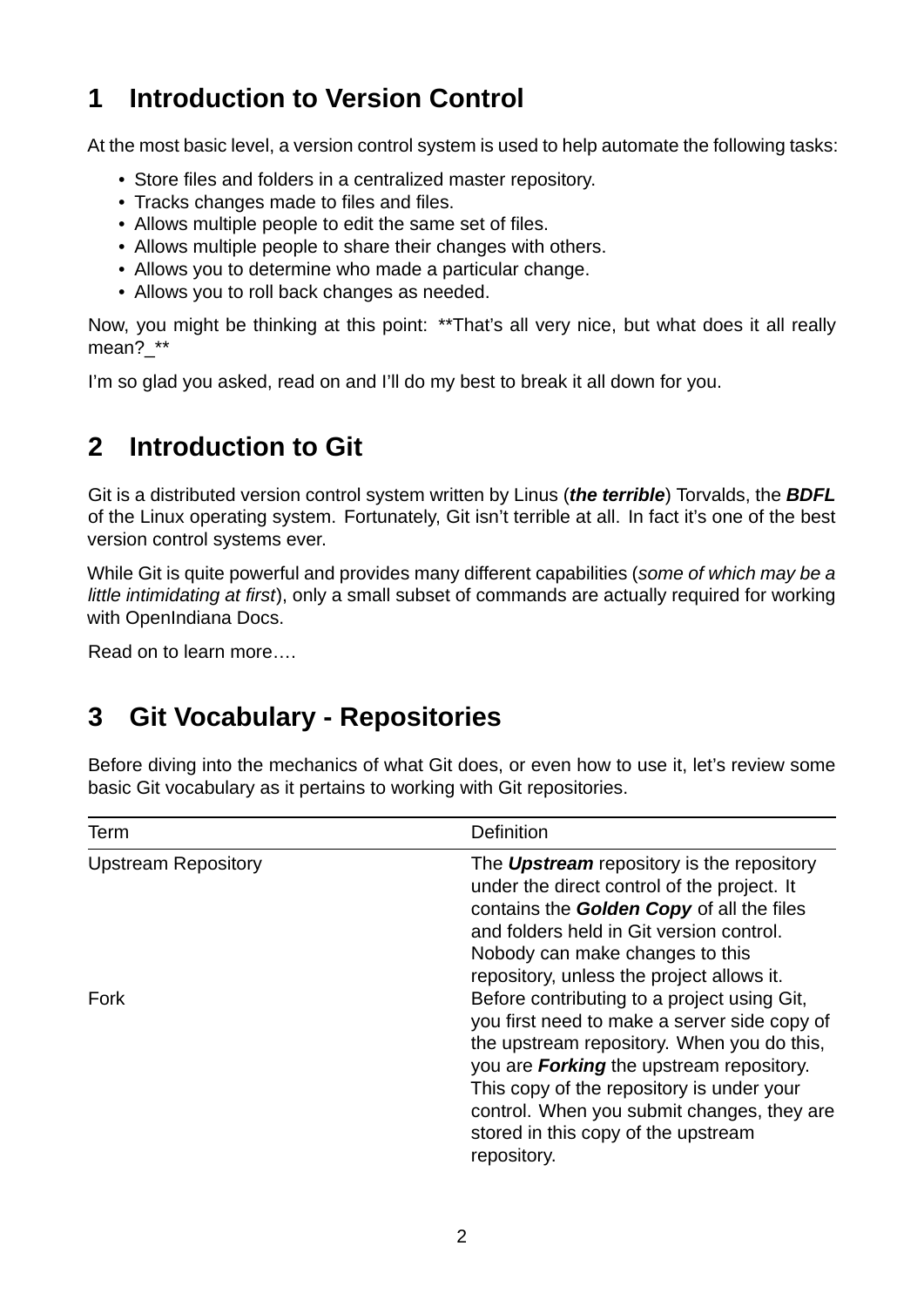| Term  | <b>Definition</b>                                                                                                                                                                                                                                                                                                                                                                              |
|-------|------------------------------------------------------------------------------------------------------------------------------------------------------------------------------------------------------------------------------------------------------------------------------------------------------------------------------------------------------------------------------------------------|
| Clone | Before editing any files, you first need to<br><b>Clone</b> your forked copy of the upstream<br>repository. Cloning creates a local working<br>copy of the files and folders which resides<br>on your computer. When you make<br>changes, you are making changes to your<br>cloned copy of the files and folders. You<br>may locally clone the repository on as many<br>computers as you wish. |

### <span id="page-2-0"></span>**4 Git Vocabulary - Commands**

Now let's review some of the most commonly used Git commands and how you might use them.

| Command    | Description                                                                                                                                                                                                                   |  |
|------------|-------------------------------------------------------------------------------------------------------------------------------------------------------------------------------------------------------------------------------|--|
| git clone  | In the previous section, we already<br>mentioned a little about clones and what<br>they are. Therefore, you would use the git<br><b>clone</b> command to create your editable<br>local working copy of the files and folders. |  |
| git status | The git status command shows you<br>whether any local files have been changed.                                                                                                                                                |  |
| git diff   | The git diff command shows you precisely<br>what changed, for each local file which<br>changed.                                                                                                                               |  |
| git add    | The git add command lets you stage local<br>files so their changes may be recorded<br>locally by Git.                                                                                                                         |  |
| git commit | The git commit command allows you to<br>locally record changes to staged local files<br>and even include a nice little message<br>describing your changes.                                                                    |  |
| git pull   | The git pull command allows you to pull in<br>(merge) changes originating from a remote<br>repository (either your fork or the upstream<br>repository).                                                                       |  |
| git push   | The git push command lets you push locally<br>recorded changes (your commits) up to your<br>forked copy of the upstream repository.                                                                                           |  |

## <span id="page-2-1"></span>**5 Git Pull Requests**

Now that we've explained several of the most basic Git commands, you might be left thinking: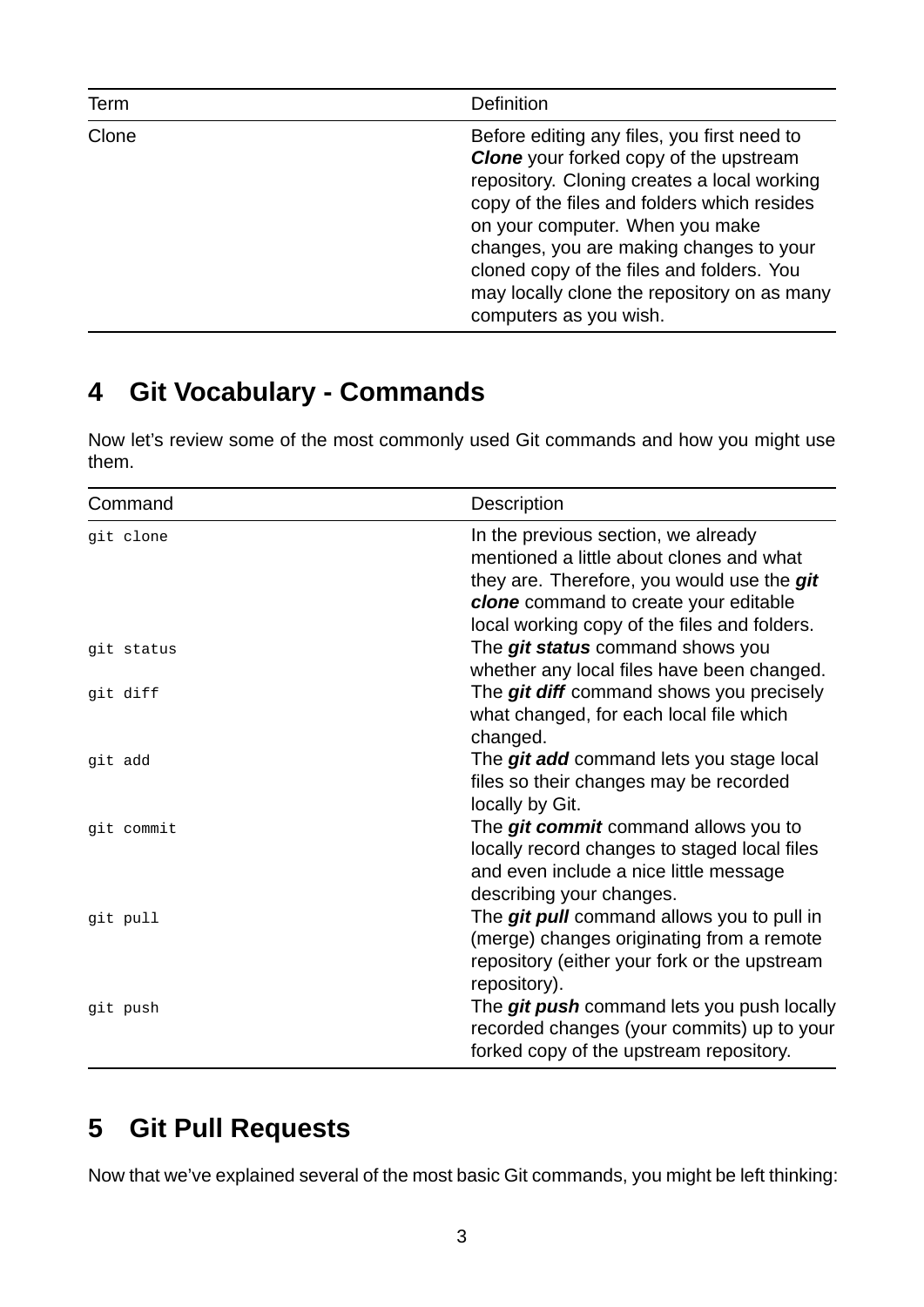#### *Great, so how do changes which now reside in my forked copy of the repository, find their way to the upstream repository?*

That's an excellent question; I am so happy you asked. The answer is of course, by submitting a *pull request*.

When you submit a *pull request* you are *requesting* the differences found in your forked copy of the upstream repository to be *pulled* into the upstream repository itself. At this point other members of project will perform a quality assurance review of your changes. If your changes are accepted by the project, they will be pulled (merged) into the upstream repository.

### <span id="page-3-0"></span>**6 Git Usage Scenario**

Git does not limit you to working on a single computer. In fact, you can work with the very same set of files using multiple computers. Two different git commands make this possible.

- git push
- git pull

Sound pretty simple huh? Well that's because it is.

Here is a practical examples of how you might use Git:

### <span id="page-3-1"></span>**6.1 Scenario 1**

You're at home in the morning drinking your coffee, wearing your favorite bunny slippers, and busily working on the computer. Morning is your most creative time so you've made lots of changes to your files.

When finished, you do the following:

- View a list of changed files using git status.
- View the file differences using git diff.
- Locally stage changed files for commit using git add <file name> or using git add . to stage all changed files..
- Locally record your changes using git commit  $-m$  <message>.
- Safeguard your local commits by pushing them up to your forked copy of the upstream repository using the git push command.

### <span id="page-3-2"></span>**6.2 Scenario 2**

Now it's time to go to work and while on lunch break you want to make some more edits to your files. That's simple enough, perform the following steps.

If the local clone already exists:

• Execute the git pull command to pull in (merge) the changes you made earlier in the morning.

If the clone does not already exist: